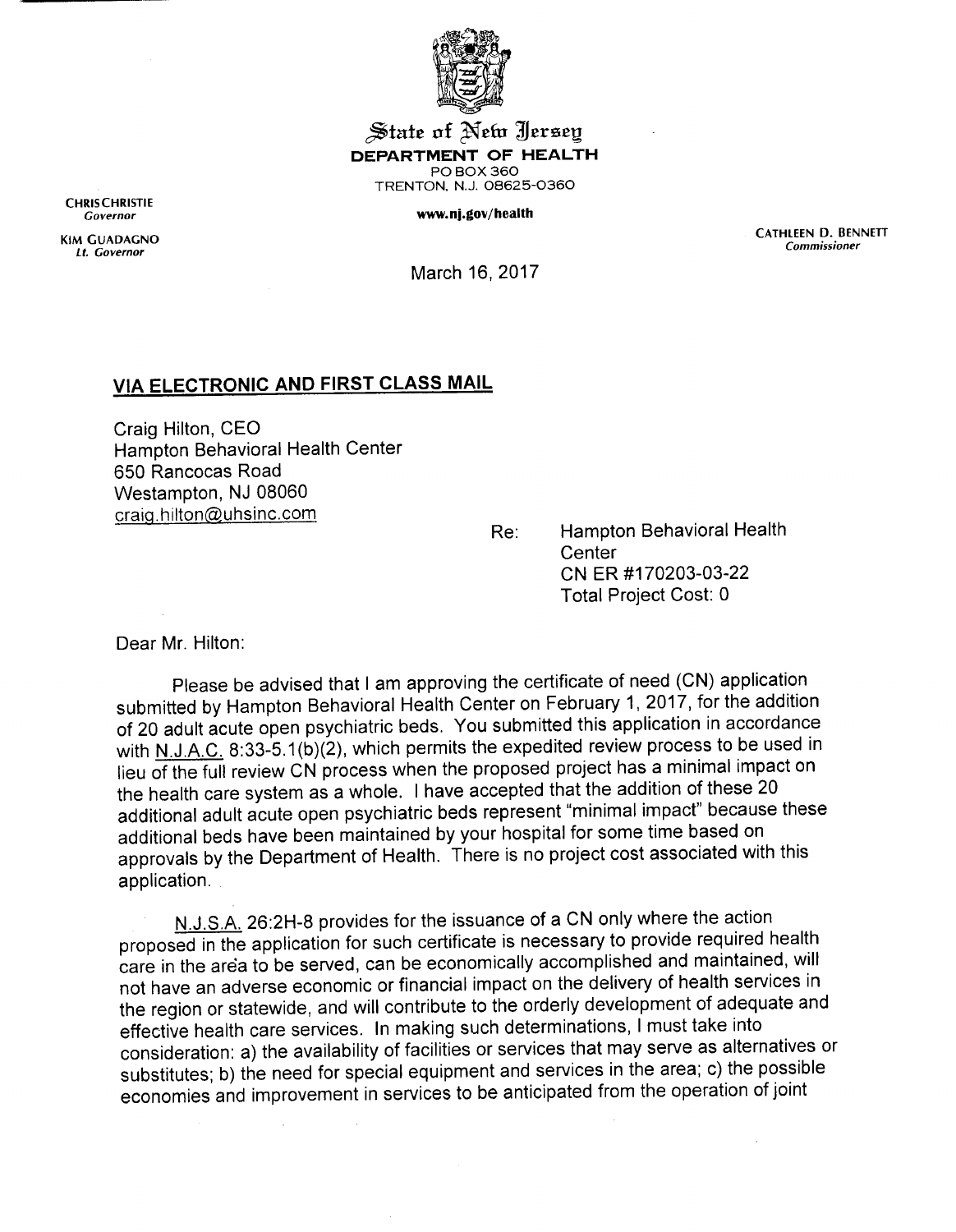Hampton Behavioral Health Care CN ER #170203-03-22 Page 2

central services; d) the adequacy of financial resources and sources of present and future revenues; e) the availability of sufficient manpower in the several professional disciplines; and f) such other factors as may be established by regulation.

The services in this application are subject to expedited review pursuant to N.J.A.C. 8:33-5.1 (b)(2) and, therefore, a statistical bed need methodology is not required. I believe that the criterion regarding the availability of facilities or services that may serve as alternatives or substitutes is not applicable inasmuch as the services in this application will have a minimal impact on the health care system as a whole. The need for sufficient special equipment and services in the area does not apply because the proposed services are already being maintained at Hampton Behavioral Health Center and no additional equipment or services are contemplated. For that reason, I am also confident that the project would be economically viable. In addition, I am confident that Hampton Behavioral Health Center will remain in compliance with all professional staffing requirements and that there are sufficient professional staff in the area to meet those staffing needs.

Finally, I have taken into consideration the applicable regulations for the services subject to expedited review (i.e., N.J.A.C. 8:33-5.3 and N.J.A.C. 8:33H-1.16). I find that Hampton Behavioral Health Center has provided an appropriate project description, which includes information as to the total project cost, operating costs and revenues, services affected, source of funds, utilization statistics, and justification for the proposed project (N.J.A.C. 8:33-5.3(a)(1)); assurance that all residents of the area, particularly the medically underserved, will have access to services (N.J.A.C. 8:33-5.3(a)(2)); and documentation that it will meet appropriate licensing and construction standards (N.J.A.C. 8:33-5.3(a)(3)(i)). In addition, Hampton Behavioral Health Center demonstrated a track record of substantial compliance with the Department's licensing standards (N.J.A.C. 8:33-5.3(a)(3)(ii)).

Please be advised that this approval is limited to the application as presented and reviewed. The application, related correspondence, and any completeness questions and responses are incorporated herein and made a part of this approval. An additional review by the Department may be necessary if there is any change in scope, as defined at N.J.A.C. 8:33-3.9.

Any approval granted by this Department relates to Certificate of Need and/or licensing requirements and does not imply acceptance by a reimbursing entity. This letter is also not intended as an approval of any arrangement affecting reimbursement or any remuneration involving claims for health care services. This approval is not intended to preempt in any way any municipality's authority to regulate land use within its borders and shall not be used by you to represent that the Department has made any such findings or determinations relative to the use of any specific property.